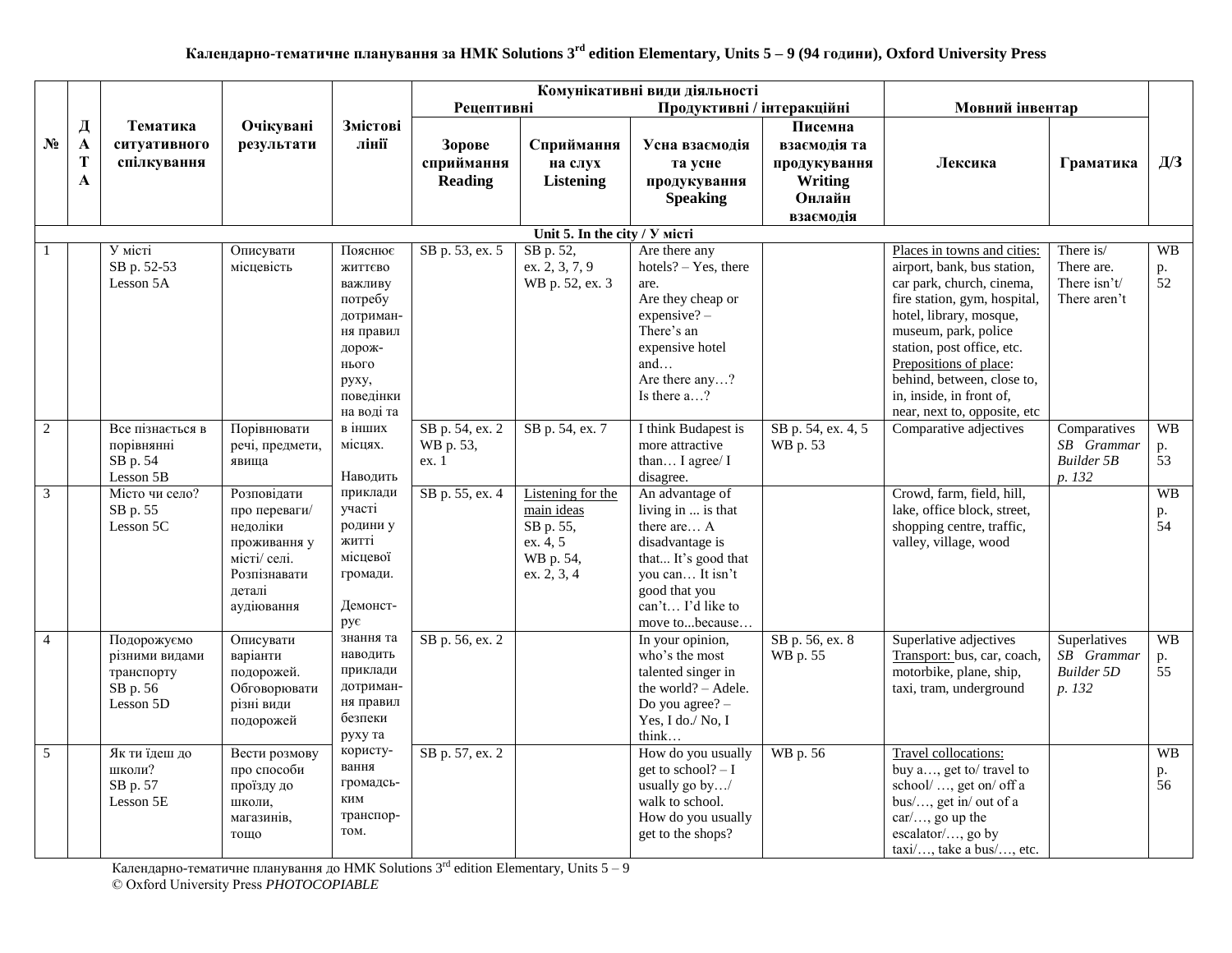| 6               | Незвичані міста                                                                        | Розуміти зміст  | Порівнює   | SB p. 59        | SB p. 59                                                                                                        | Curitiba has a         |                    | Compass points: west,       | Comparatives | <b>WB</b> |
|-----------------|----------------------------------------------------------------------------------------|-----------------|------------|-----------------|-----------------------------------------------------------------------------------------------------------------|------------------------|--------------------|-----------------------------|--------------|-----------|
|                 | SB p. 58-59                                                                            | історії про     | вартість   | WB p. 57,       |                                                                                                                 | population of about    |                    | east, north, south          | and          | p.        |
|                 | Lesson 5F                                                                              | незвичайні      | подорожі   | ex. 2, 3, 4     |                                                                                                                 | 1.7 million.           |                    | Continents: Africa,         | superlatives | 57        |
|                 |                                                                                        | міста.          | різними    |                 |                                                                                                                 | Which city is the      |                    | Antarctica, Asia,           |              |           |
|                 |                                                                                        | Розповідати     | видами     |                 |                                                                                                                 | most attractive? I     |                    | Australia, Europe, North    |              |           |
|                 |                                                                                        | про власне      | транспор-  |                 |                                                                                                                 | think Curitiba is the  |                    | America, South America      |              |           |
|                 |                                                                                        | місто/ село     | TY.        |                 |                                                                                                                 | most attractive.       |                    |                             |              |           |
| $\tau$          | Де знаходиться?                                                                        | Запитуємо та    |            | SB p. 60, ex. 3 | SB p. 60,                                                                                                       | Where's the hotel?     | catch a tram/      | Giving directions: Go       |              | <b>WB</b> |
|                 | SB p. 60                                                                               | пояснюємо       | Складає    |                 | ex. 3, 5, 6                                                                                                     | $-$ It's opposite the  | miss a train/, go  | straight on. Go along       |              |           |
|                 | Lesson 5G                                                                              | напрям          | перелік    |                 | WB p. 58,                                                                                                       | restaurant./ It's on   | on foot, ride a    | King's Road. Take the       |              | p.<br>58  |
|                 |                                                                                        |                 | правил     |                 | ex. 2, 4                                                                                                        | the corner, next to    | scooter/, lose     | first left. Cross the road. |              |           |
|                 |                                                                                        |                 | поведінки  |                 |                                                                                                                 | the police station.    | your way, cross    | Location: The is next to    |              |           |
|                 |                                                                                        |                 | під час    |                 |                                                                                                                 | Could you speak        | the road, drive to | the  It's between the       |              |           |
|                 |                                                                                        |                 | екскурсії. |                 |                                                                                                                 | more slowly,           | work/, wait for    | and the It's opposite       |              |           |
|                 |                                                                                        |                 |            |                 |                                                                                                                 | please? Could you      | a bus/, give       | the It's on the corner.     |              |           |
|                 |                                                                                        |                 | Планує     |                 |                                                                                                                 | repeat that, please?   | somebody a lift,   | It's on your right/ left.   |              |           |
|                 |                                                                                        |                 | краєзнав-  |                 |                                                                                                                 | What does              | arrive in/at       | SB Vocabulary Builder       |              |           |
|                 |                                                                                        |                 | чу         |                 |                                                                                                                 | mean?                  |                    | p. 119                      |              |           |
| 8               | Написання статті                                                                       | Написати        | подорож    | SB p. 61,       |                                                                                                                 | It looks more/less     |                    | Eating out, getting round,  | Comparatives | <b>WB</b> |
|                 | про місто                                                                              |                 | по         | ex. 2, 3, 4     |                                                                                                                 | attractive than my     |                    | entertainment, history,     |              |           |
|                 | SB p. 61                                                                               | статтю про      | Україні.   | WB p. 59,       |                                                                                                                 | town.  is a very       |                    | places of interest, places  |              | p.<br>59  |
|                 | Lesson 5H                                                                              | власне місто/   |            |                 |                                                                                                                 | interesting (small)    |                    |                             |              |           |
|                 |                                                                                        | село за планом  | Робить     | ex. 1, 3        |                                                                                                                 |                        |                    | to stay, shopping           |              |           |
|                 |                                                                                        |                 | повідом-   |                 |                                                                                                                 | town/city.             |                    | SB Vocabulary Builder       |              |           |
|                 |                                                                                        |                 | лення про  |                 |                                                                                                                 |                        |                    | p. 119                      |              |           |
| 9               | Туристична                                                                             | Розуміти та     | основні    | WB p. 60,       |                                                                                                                 |                        | WB p. 60,          | Fantastic, authentic,       |              | <b>WB</b> |
|                 | інформація                                                                             | написати        | пам'ятки   | ex. 2, 3        |                                                                                                                 |                        | ex. 4, 5           | polluted, beautiful,        |              | p.        |
|                 | WB p. 60                                                                               | інформаційну    | історії та |                 |                                                                                                                 |                        |                    | fabulous, good-looking,     |              | 60        |
|                 | Ukrainian Culture                                                                      | листівку        | культури   |                 |                                                                                                                 |                        |                    | grand, new, historic,       |              |           |
|                 | Extra page                                                                             |                 | Києва.     |                 |                                                                                                                 |                        |                    | delicious, famous           |              |           |
| 10              | Історичний Київ                                                                        | Описувати       |            | WB p. 61,       |                                                                                                                 | Saint Sophia           | WB p. 61, ex. 5    | Striking, attractive,       |              | <b>WB</b> |
|                 | WB p. 61                                                                               | історичні місця |            | ex. 2, 3        |                                                                                                                 | Cathedral is a         |                    | amazing.                    |              | p.        |
|                 | Ukrainian Culture                                                                      | Києва           |            |                 |                                                                                                                 | striking white         |                    | It's no surprise that       |              | 61        |
|                 | Extra page                                                                             |                 |            |                 |                                                                                                                 | building in the        |                    | It is worth seeing          |              |           |
|                 |                                                                                        |                 |            |                 |                                                                                                                 | middle of Kyiv.        |                    |                             |              |           |
| 11              | Домашнє читання                                                                        |                 |            |                 |                                                                                                                 |                        |                    |                             |              |           |
| 12              | Exam Skills Trainer 3 WB p. 62-63                                                      |                 |            |                 |                                                                                                                 |                        |                    |                             |              |           |
| 13              | End-of-unit 5 test (Course Tests)                                                      |                 |            |                 |                                                                                                                 |                        |                    |                             |              |           |
| $\overline{14}$ | <b>Culture: New York SB p. 112</b>                                                     |                 |            |                 |                                                                                                                 |                        |                    |                             |              |           |
| $\overline{15}$ | Solutions 3 <sup>rd</sup> ed. Culture Video Lesson. Unit 5 - The Empire State Building |                 |            |                 |                                                                                                                 |                        |                    |                             |              |           |
|                 |                                                                                        |                 |            |                 | (Solutions 3 <sup>rd</sup> ed. Course DVD/ Classroom Presentation Tool/ Teacher's Resource Disk DVD Worksheets) |                        |                    |                             |              |           |
| 16              | Photocopiable resources:                                                               |                 |            |                 |                                                                                                                 |                        |                    |                             |              |           |
| 17              | Unit 5 (Teacher's Resource Disk – Photocopiable activities section)                    |                 |            |                 |                                                                                                                 |                        |                    |                             |              |           |
|                 |                                                                                        |                 |            |                 | Unit 6. Going wild / Світ ликих тварин                                                                          |                        |                    |                             |              |           |
| 18              | Дикі тварини                                                                           | Розповідати     | Розглядає  |                 | SB p. 63,                                                                                                       | Which is uglier, a     |                    | Wild animals: bear, bee,    | Comparative  | <b>WB</b> |
|                 | SB p. 62-63                                                                            | про різних      | природу    |                 | ex. 2, 3, 9, 10                                                                                                 | frog or a snake? $- A$ |                    | butterfly, crocodile,       | and          | р.<br>64  |
|                 | Lesson 6A                                                                              | диких тварин    | як цілісну |                 | WB p. 64, ex. 4                                                                                                 | frog. $-$ I agree./ I  |                    | dolphin, eagle, giraffe,    | superlative  |           |
|                 |                                                                                        |                 | систему.   |                 |                                                                                                                 | don't agree. I         |                    | gorilla, hippo, whale, etc. | forms        |           |
|                 |                                                                                        |                 |            |                 |                                                                                                                 | think                  |                    | Parts of an animal: ear,    |              |           |
|                 |                                                                                        |                 |            |                 |                                                                                                                 |                        |                    | eye, foot (feet), mouth,    |              |           |
|                 |                                                                                        |                 |            |                 |                                                                                                                 |                        |                    | paw, tail, wing, etc.       |              |           |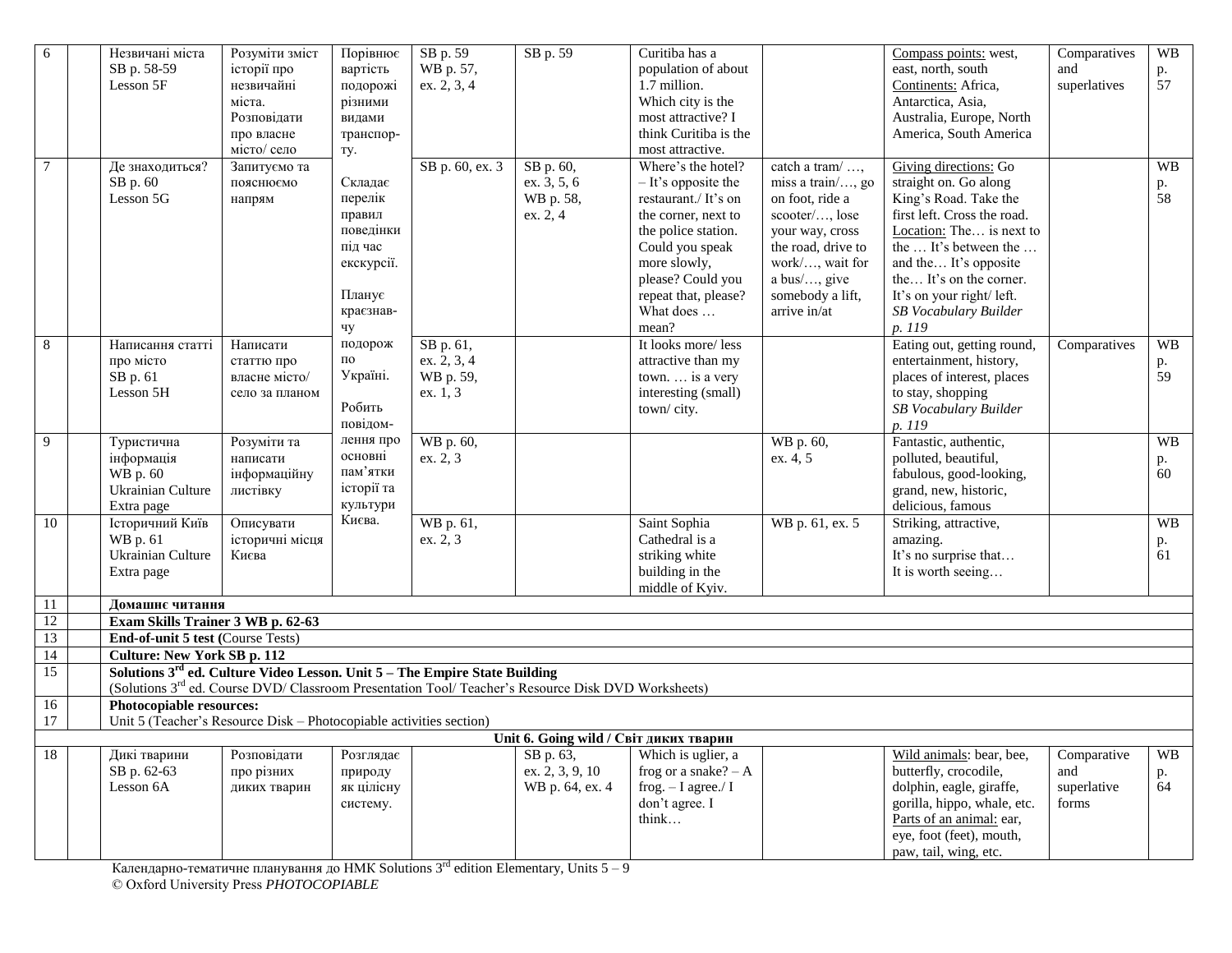| 19              | Минуле життя<br>SB p. 64<br>Lesson 6B                                         | Розповідати<br>про події, які<br>відбувалися в<br>минулому       | Робить<br>повідом-<br>лення про<br>складні<br>погодні<br>умови.<br>Розрізняє<br>безпечні<br>та | SB p. 64,<br>ex. 1, 5                             | SB p. 64, ex. 1, 3                                                        | This morning, I<br>walked to school. I<br>arrived at school.                                                                    | WB p. 65                                 | Past tense expressions:<br>last week, last month, ten<br>years ago, three hours<br>ago, this morning,<br>yesterday, a few minutes<br>ago, etc.<br>Verbs: end, live, start,<br>stop, travel, wait, walk,<br>want, watch, chat, plan,<br>interrupt, arrive, need. | Past simple<br>(affirmative):<br>regular verbs<br>SB Grammar<br><b>Builder 6B</b><br>p. 134 | <b>WB</b><br>p.<br>65 |
|-----------------|-------------------------------------------------------------------------------|------------------------------------------------------------------|------------------------------------------------------------------------------------------------|---------------------------------------------------|---------------------------------------------------------------------------|---------------------------------------------------------------------------------------------------------------------------------|------------------------------------------|-----------------------------------------------------------------------------------------------------------------------------------------------------------------------------------------------------------------------------------------------------------------|---------------------------------------------------------------------------------------------|-----------------------|
| 20              | Національний<br>парк<br>SB p. 65<br>Lesson 6C                                 | Розповідати<br>про<br>національні<br>парки у своїй<br>країні     | небезпеч-<br>нi<br>ситуації<br>під час<br>активного                                            |                                                   | Missing sounds<br>SB p. 65,<br>ex. 4, 5, 6, 7, 8<br>WB p. 66,<br>ex. 3, 4 |                                                                                                                                 |                                          | Bear, chair, grass, paw,<br>sleeping bag, tent.<br>Verbs: climb, feed, keep,<br>look, rely, run, take, tell,<br>walk.                                                                                                                                           | Past simple                                                                                 | <b>WB</b><br>p.<br>66 |
| 21              | Минулі події<br>SB p. 66<br>Lesson 6D                                         | Розповідати<br>про події та<br>факти, які були<br>у минулому     | відпочин-<br>кy.<br>Демонст-<br>рує                                                            | SB p. 66, ex. 1                                   | SB p. 66, ex. 1                                                           | Could you swim<br>when you were<br>four? $-$ Yes, I<br>could./ $No, I$<br>couldn't.                                             | WB p. 67                                 |                                                                                                                                                                                                                                                                 | Past simple:<br>be and can<br>SB Grammar<br><b>Builder 6D</b><br>p. 134                     | <b>WB</b><br>p.<br>67 |
| 22              | Вижити в<br>тропічних лісах!<br>SB p. 67<br>Lesson 6E                         | Преказувати<br>історію за<br>планом                              | розуміння<br>цінності<br>культур-<br>ного<br>розмаїття                                         | SB p. 67, ex. 2<br>WB p. 68,<br>ex. 3             |                                                                           | Last year he was in<br>the forest, 300 miles<br>from the nearest big<br>town.                                                   |                                          | Prepositions of place:<br>on, in, by.<br>Prepositions of<br>movement: across, past,<br>down, under, out of, etc.                                                                                                                                                | Past simple                                                                                 | <b>WB</b><br>p.<br>68 |
| 23              | Справжні<br>тварини, які<br>вважалися<br>вигадкою<br>SB p. 68-69<br>Lesson 6F | Розуміти зміст<br>історій про<br>дивних таврин                   | та<br>необхіл-<br>ності<br>жити<br>разом у<br>мирі.                                            | SB p. 68-69,<br>ex. 3, 4<br>WB p. 69,<br>ex. 2, 3 | SB p. 68, ex. 4                                                           |                                                                                                                                 |                                          | Occupations:<br>pilot, sailor, scientist,<br>soldier, explorer,<br>journalist, etc.                                                                                                                                                                             | Past simple                                                                                 | <b>WB</b><br>p.<br>69 |
| $\overline{24}$ | Відпочинок на<br>природі<br>SB p. 70<br>Lesson 6G                             | Описувати<br>фото про<br>відпочинок на<br>природі                | Проектує<br>власні<br>повсякден<br>ні дії на<br>захист<br>довкілля.                            |                                                   | SB p. 70,<br>ex. 3, 4, 6<br>WB p. 70,<br>ex. 2, 3                         | In the centre,<br>there's<br>In the distance, you<br>can see                                                                    |                                          | Natural world: stars, rock,<br>sunrise, sunset, moon,<br>ground, mountains, etc.<br>Actions: climbing, sitting,<br>facing, etc.<br>SB Vocabulary Builder<br>p. 120                                                                                              | Present tenses                                                                              | WB<br>p.<br>70        |
| 25              | Написання<br>листівки<br>SB p. 71<br>Lesson 6H                                | Написати<br>листівку про<br>екстремаль-<br>ний<br>відпочинок     | Робить<br>повідом-<br>лення про<br>тварин,<br>які<br>занесені                                  | SB p. 71, ex. 2<br>WB p. 71,<br>ex. 1             |                                                                           | I'm having a great<br>time in This is<br>my third day in<br>The weather is OK/<br>fabulous, terrible.<br>Wish you were<br>here. | SB p. 71, ex. 7<br>WB p. 71,<br>ex. 4, 5 | Adventure holiday<br>activities: abseil, cycle,<br>explore, kayak, surf, trek,<br>bungee-jump, kite-surf,<br>go caving, etc.<br>SB Vocabulary Builder<br>p. 120                                                                                                 | Present tenses                                                                              | <b>WB</b><br>p.<br>71 |
| 26              | Червона книга<br>України<br>WB p. 72<br>Ukrainian Culture<br>Extra page       | Розуміти<br>історію про<br>Червону та<br>Зелену книги<br>України | ДО<br>Червоної<br>та Зеленої<br>КНИГ<br>України.                                               | WB p. 72,<br>ex. 3, 4                             |                                                                           |                                                                                                                                 | WB p. 72, ex. 5                          | Endangered, rare, destroy,<br>protect, extinct, flora,<br>fauna, habitat                                                                                                                                                                                        |                                                                                             | <b>WB</b><br>p.<br>72 |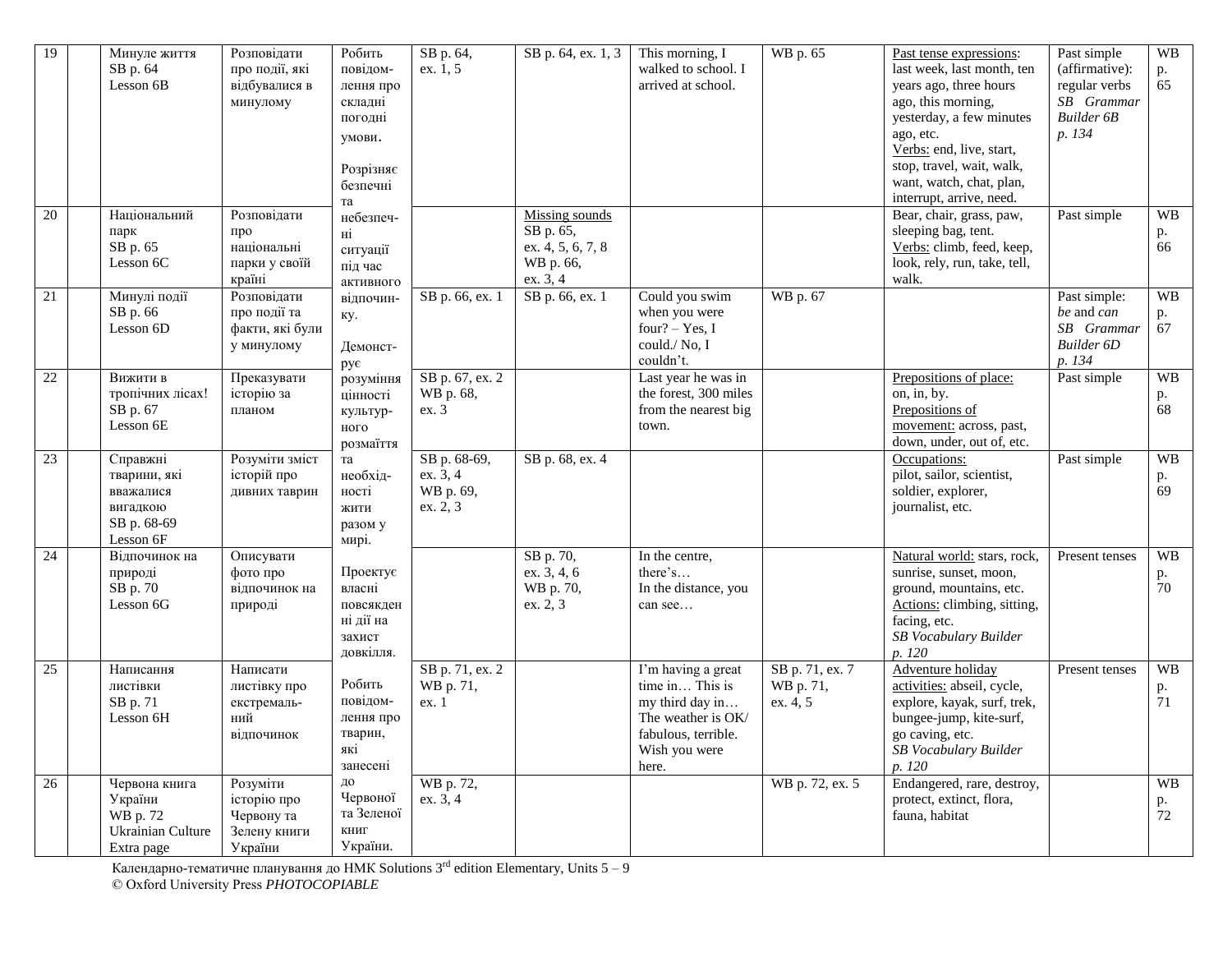| 27<br>$28\,$<br>29<br>30 | Чудеса України<br>WB p. 73<br>Ukrainian Culture<br>Extra page<br>Домашнє читання<br>Exam Skills Trainer 3 SB p. 72-73<br>End-of-unit 6 test (Course Tests) | Розуміти та<br>переказувати<br>текст про<br>природні та<br>штучні чудеса<br>в Україні    | Робить<br>повідом-<br>лення про<br>чудеса<br>України.                     | WB p. 73,<br>ex.3     |                                                                                      |                                                                                                                     | WB p. 73, ex. 5 | Landscape, scenery,<br>heavy rain, disappear,<br>mountain streams,<br>actually, surface,<br>scientific research                                                                                    |                                                                                                 | <b>WB</b><br>p.<br>73 |
|--------------------------|------------------------------------------------------------------------------------------------------------------------------------------------------------|------------------------------------------------------------------------------------------|---------------------------------------------------------------------------|-----------------------|--------------------------------------------------------------------------------------|---------------------------------------------------------------------------------------------------------------------|-----------------|----------------------------------------------------------------------------------------------------------------------------------------------------------------------------------------------------|-------------------------------------------------------------------------------------------------|-----------------------|
| $\overline{31}$          | <b>Culture: Yellowstone National Park SB p. 113</b>                                                                                                        |                                                                                          |                                                                           |                       |                                                                                      |                                                                                                                     |                 |                                                                                                                                                                                                    |                                                                                                 |                       |
| 32                       |                                                                                                                                                            |                                                                                          |                                                                           |                       |                                                                                      |                                                                                                                     |                 | Solutions 3rd ed. Culture Video Lesson. Unit 6 - The Grand Canyon (Solutions 3rd ed. Course DVD/ Classroom Presentation Tool/ Teacher's Resource Disk DVD Worksheets)                              |                                                                                                 |                       |
| 33                       | Photocopiable resources:                                                                                                                                   |                                                                                          |                                                                           |                       |                                                                                      |                                                                                                                     |                 |                                                                                                                                                                                                    |                                                                                                 |                       |
| 34                       | Unit 6 (Teacher's Resource Disk - Photocopiable activities section)                                                                                        |                                                                                          |                                                                           |                       |                                                                                      |                                                                                                                     |                 |                                                                                                                                                                                                    |                                                                                                 |                       |
| $\overline{35}$          | 21 <sup>st</sup> Century Skills Projects: Project 2. Web page: the low-down on our town (Units 3-6)                                                        |                                                                                          |                                                                           |                       |                                                                                      |                                                                                                                     |                 |                                                                                                                                                                                                    |                                                                                                 |                       |
| 36                       | Комп'ютериза-                                                                                                                                              | Вести розмову                                                                            | Визнає                                                                    | SB p. 75, ex. 6       | SB p. 74-75,                                                                         | Unit 7. Digital world / Інформаційно-цифровий світ<br>I check my emails a                                           | WB p. 74, ex. 6 | Computing nouns: tablet,                                                                                                                                                                           | Present                                                                                         | <b>WB</b>             |
|                          | ція<br>SB p. 74-75<br>Lesson 7A                                                                                                                            | про<br>використання<br>комп'ютерних<br>технологій                                        | достовір-<br>ність<br>інформа-<br>ції.<br>Пояснює<br>правила<br>безпечної |                       | ex. 3, 5, 8, 10<br>WB p. 74,<br>ex. 4, 5                                             | few times a day. I<br>use it for I use a<br>tablet to<br>It annoys me<br>when                                       |                 | charger, laptop, keyboard.<br>Computing verbs:<br>delete, print, connect to,<br>enter, download, etc.<br>Technology collocations:<br>visit a web page, click on<br>a button, check your<br>emails. | continuous                                                                                      | p.<br>74              |
| 37                       | Зробіть свою<br>мрію<br>реальністю!<br>SB p. 76<br>Lesson 7B                                                                                               | Описувати<br>події, які<br>відбувалися в<br>минулому                                     | поведінки<br>онлайн.<br>Демонст-<br>рує<br>розуміння                      | SB p. 76, ex. 1       |                                                                                      | I broke my dad's<br>printer.                                                                                        | WB p. 75        | Be, become, begin, break,<br>build, draw, fall, find, get,<br>go, have, make, read, see,<br>take, teach, think, etc.                                                                               | Past simple<br>(affirmative):<br>irregular verbs<br>$SB$ Grammar<br><b>Builder 7B</b><br>p. 136 | <b>WB</b><br>p.<br>75 |
| 38                       | Проблеми з<br>комп'ютером?<br>Дотримуйтесь<br>інструкцій!<br>SB p. 77<br>Lesson 7C                                                                         | Розуміти<br>інструкції<br>щодо усунення<br>проблем з<br>комп'ютером                      | основ<br>інформа-<br>ційно-<br>цифрової<br>грамотно-<br>cri.              | SB p. 77, ex. 2       | Listening to<br>instructions<br>SB p. 77,<br>ex. 3, 4, 5, 6<br>WB p. 76,<br>ex. 2, 4 | I forgot my<br>password. I had to<br>make a new one.                                                                |                 | Sequencing words: now,<br>after that, finally, first of<br>all, next, secondly, then,<br>thirdly, to start off with,<br>secondly, etc.                                                             |                                                                                                 | <b>WB</b><br>p.<br>76 |
| 39                       | Музичний<br>фестиваль<br>SB p. 78<br>Lesson 7D                                                                                                             | Запитувати та<br>розповідати<br>про те, що<br>сталося або не<br>сталося в<br>минулому    | Обгово-<br>рює свою<br>роль у<br>сучасно-<br>MV                           | SB p. 78,<br>ex. 2, 7 | SB p. 78,<br>ex. 2, 7                                                                | Did you go to the<br>cinema last night? -<br>Yes, I did./ No, I<br>didn't. Jack went to<br>the cinema.<br>He didn't | WB p. 77        | Eat out, go to the cinema,<br>play computer games, surf<br>the internet, be in bed<br>before 11p.m., help with<br>the housework, etc.                                                              | Past simple<br>(negative and<br>interrogative)<br>SB Grammar<br><b>Builder 7D</b><br>p. 136     | <b>WB</b><br>p.<br>77 |
| 40                       | Як<br>користуватись<br>комп'ютером?<br>SB p. 79<br>Lesson 7E                                                                                               | Давати<br>інструкції<br>щодо<br>використання<br>комп'ютера та<br>електронних<br>приладів | технологі-<br>чному<br>середови<br>щi.                                    | SB p. 79, ex. 2       |                                                                                      | First of all, turn on<br>your computers.<br>Type in your<br>passwords and log<br>on.<br>Plug in the<br>computer.    | WB p. 78        | Phrasal verbs: computers:<br>back up, plug in, shut<br>down, scan in, turn down,<br>turn off, turn on, turn up,<br>type in, break down, log<br>off, log on.<br>Dictionary work                     |                                                                                                 | <b>WB</b><br>p.<br>78 |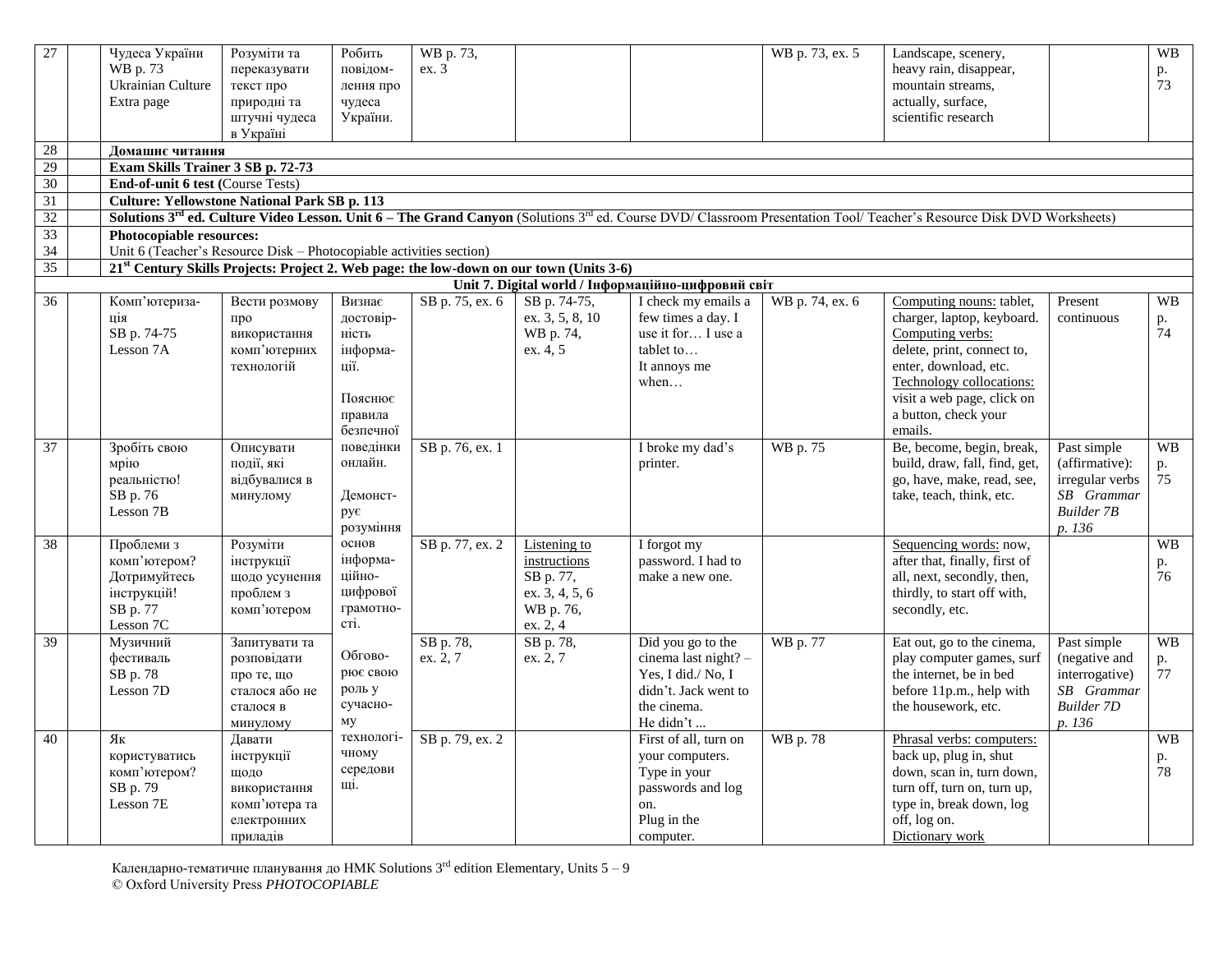| 41              | Танцюючий<br>чоловік. Кажемо<br>«Ні!» кібер-<br>знущанням<br>SB p. 80-81                        | Розуміти текст<br>про кампанію<br>засобів масової<br>інформації                                                  | Критично<br>оцінює<br>ВПЛИВ<br>деструк-                                                        | SB p. 80-81,<br>ex. 2, 3, 5<br>WB p. 79,<br>ex. 2 | SB p. 80, ex. 5                                   | The aim of our<br>campaign is to<br>We want people<br>to Our hashtag<br>is                                                                                          |                                          | Internet forum, social<br>media, viral campaign,<br>Twitter account,<br>fundraising page, hashtag<br>campaign, cyberbullying                                                                                                                |                             | <b>WB</b><br>p.<br>79              |  |
|-----------------|-------------------------------------------------------------------------------------------------|------------------------------------------------------------------------------------------------------------------|------------------------------------------------------------------------------------------------|---------------------------------------------------|---------------------------------------------------|---------------------------------------------------------------------------------------------------------------------------------------------------------------------|------------------------------------------|---------------------------------------------------------------------------------------------------------------------------------------------------------------------------------------------------------------------------------------------|-----------------------------|------------------------------------|--|
| 42              | Lesson 7F<br>В магазині<br>SB p. 82<br>Lesson 7G                                                | Обговорювати<br>різні продукти<br>та ціни на них.<br>Запитувати та<br>відповідати на<br>запитання                | тивних<br>повідомле<br>нь у медіа<br>просторі<br>на своє<br>життя та<br>ЖИТТЯ                  | SB p. 82,<br>ex. 2, 3                             | SB p. 82,<br>ex. 2, 4, 6<br>WB p. 80,<br>ex. 3, 5 | How can I help<br>you? I'm just<br>looking for a<br>How much is it/ are<br>they? How would<br>you like to pay?                                                      | WB p. 80, ex. 7                          | Prices<br>Features of gadgets:<br>battery life, built-in 4G,<br>built-in webcam, a case,<br>an HDMI port, etc.<br>SB Vocabulary Builder                                                                                                     |                             | <b>WB</b><br>p.<br>80              |  |
| 43              | Написання<br>розповіді/<br>оповідання<br>SB p. 83<br>Lesson 7H                                  | Написати<br>розповідь/<br>оповідання про<br>проблеми з<br>телефоном або<br>іншими<br>електронними<br>пристроями  | одноліт-<br>ків.<br>Співвідно<br>сить<br>власні<br>потреби з<br>можливо-<br>стями<br>сімейного | SB p. 83,<br>ex. 2, 4<br>WB p. 81,<br>ex. 2, 5    |                                                   | A few month ago, $I$<br>we<br>One day I/we<br>Afterwards,<br>At that moment,<br>$\ldots$ in the end                                                                 | SB p. 83, ex. 6, 7<br>WB p. 81, ex. 6, 7 | p. 120<br>Time expressions for<br>setting the scene: a few<br>weeks ago, recently, etc.<br>Time expressions for<br>ordering events: the next<br>day, a few moments later,<br>at that moment, later, etc.<br>SB Vocabulary Builder<br>p. 120 | Past simple                 | <b>WB</b><br>p.<br>$\overline{81}$ |  |
| 44              | Інформаційно-<br>цифрова освіта<br>WB p. 82<br>Ukrainian Culture<br>Extra page                  | Розуміти текст<br>про<br>інформаційно-<br>цифрову освіту<br>в Україні.<br>Розповідати<br>про власні IT<br>вміння | бюджету.<br>Робить<br>доповіді<br>щодо<br>нових<br>відкриттів<br>у галузі<br>інформа-          | WB p. 82,<br>ex. 2                                |                                                   | I use computer<br>twice a day. I can<br>install and use<br>software, print,<br>download and<br>upload videos.<br>I would like to<br>learn (computer<br>programming) | WB p. 82, ex. 4                          | Install/ use software,<br>print, code, download/<br>upload videos, etc.                                                                                                                                                                     |                             | <b>WB</b><br>p.<br>82              |  |
| 45              | Робототехніка<br>WB p. 83<br>Ukrainian Culture<br>Extra page                                    | Розуміти текст<br>про<br>робототехніку<br>та внесок<br>України                                                   | ційно-<br>цифрових<br>техноло-<br>гій.                                                         | WB p. 83,<br>ex. 1, 2                             |                                                   |                                                                                                                                                                     | WB p. 83, ex. 5                          | A drone, an android, a<br>nanobot, a robotics<br>competition, explore,<br>compete, solve, take part<br>in, participate in.                                                                                                                  |                             | <b>WB</b><br>p.<br>83              |  |
| 46              | Домашнє читання                                                                                 |                                                                                                                  |                                                                                                |                                                   |                                                   |                                                                                                                                                                     |                                          |                                                                                                                                                                                                                                             |                             |                                    |  |
| 47              | Cumulative Review 4: Units Introduction - 7 WB p. 114-115                                       |                                                                                                                  |                                                                                                |                                                   |                                                   |                                                                                                                                                                     |                                          |                                                                                                                                                                                                                                             |                             |                                    |  |
| 48              | Exam Skills Trainer 4 WB p. 84-85                                                               |                                                                                                                  |                                                                                                |                                                   |                                                   |                                                                                                                                                                     |                                          |                                                                                                                                                                                                                                             |                             |                                    |  |
| 49              | End-of-unit 7 test (Course Tests)                                                               |                                                                                                                  |                                                                                                |                                                   |                                                   |                                                                                                                                                                     |                                          |                                                                                                                                                                                                                                             |                             |                                    |  |
| $\overline{50}$ | Culture: British scientists SB p. 114                                                           |                                                                                                                  |                                                                                                |                                                   |                                                   |                                                                                                                                                                     |                                          | <b>Solutions 3<sup>rd</sup> ed. Culture Video Lesson. Unit 7 – Joseph Lister</b> (Solutions 3 <sup>rd</sup> ed. Course DVD/ Classroom Presentation Tool/ Teacher's Resource Disk DVD Worksheets)                                            |                             |                                    |  |
| 51              |                                                                                                 |                                                                                                                  |                                                                                                |                                                   |                                                   |                                                                                                                                                                     |                                          |                                                                                                                                                                                                                                             |                             |                                    |  |
| 52<br>53        | Photocopiable resources:<br>Unit 7 (Teacher's Resource Disk – Photocopiable activities section) |                                                                                                                  |                                                                                                |                                                   |                                                   |                                                                                                                                                                     |                                          |                                                                                                                                                                                                                                             |                             |                                    |  |
|                 |                                                                                                 |                                                                                                                  |                                                                                                |                                                   |                                                   | Unit 8. Be active! / Бути активним! Спорт                                                                                                                           |                                          |                                                                                                                                                                                                                                             |                             |                                    |  |
| $\overline{54}$ | Спорт та хобі<br>SB p. 84-85                                                                    | Вести розмову<br>про види                                                                                        |                                                                                                | SB p. 85, ex. 7                                   | SB p. 84-85,<br>ex. 3, 8, 9                       | It was gymnastics<br>competition in                                                                                                                                 |                                          | Sports: aerobics, skiing,<br>roller skating, surfing,                                                                                                                                                                                       | Past simple<br>(affirmative | <b>WB</b><br>p.                    |  |
|                 | Lesson 8A                                                                                       | спорту та хобі                                                                                                   |                                                                                                |                                                   | WB p. 86,<br>ex. 4, 5                             | Kyiv. I took part in<br>it a year ago.                                                                                                                              |                                          | judo, karate, yoga, etc.<br>Verbs: play, do, go.                                                                                                                                                                                            | and negative)               | 86                                 |  |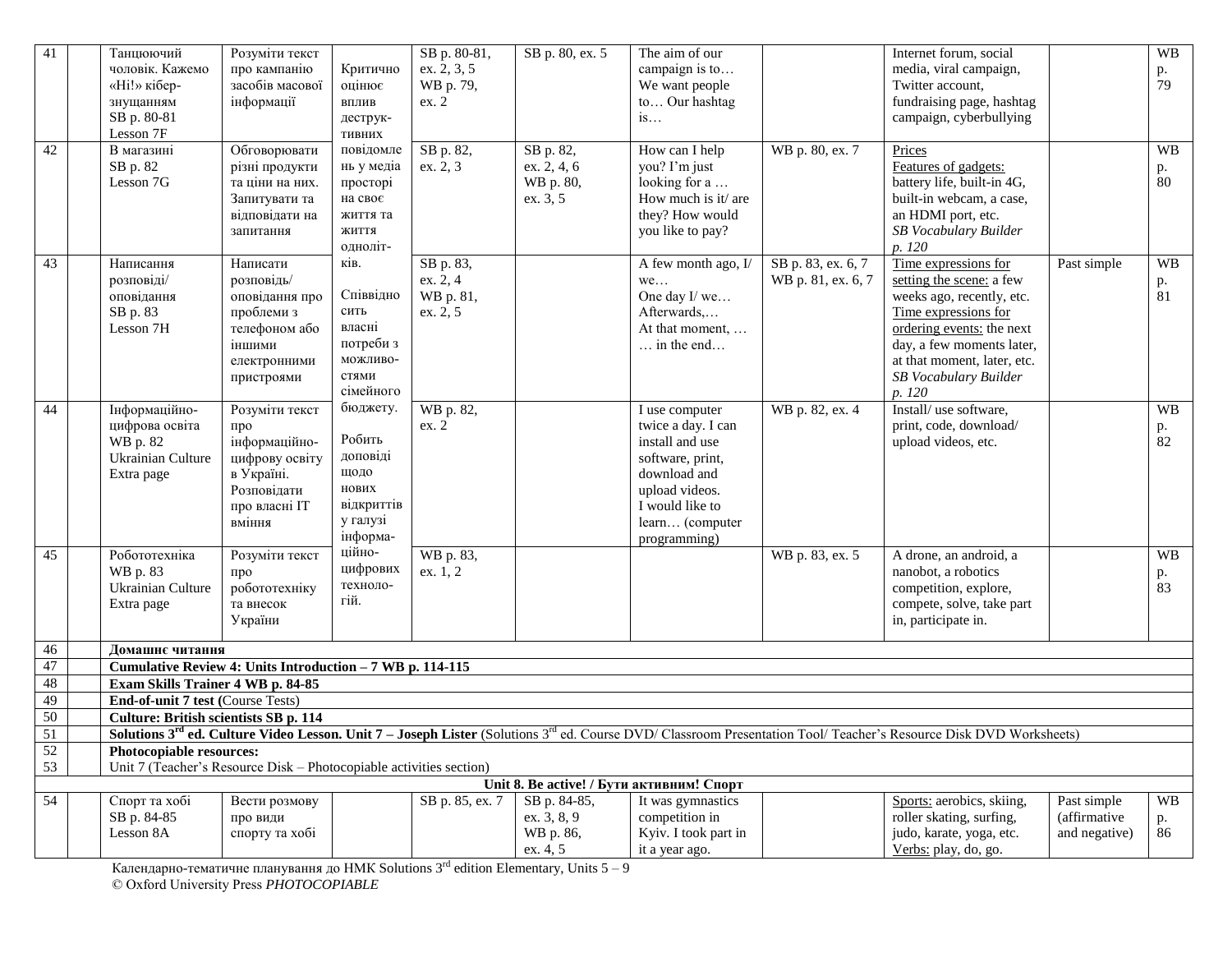| 55              | Плануємо власні<br>вихідні<br>SB p. 86<br>Lesson 8B                              | Розповідати<br>про власні<br>плани та плани<br>друзів на<br>найближчий<br>час                                               | Визначає<br>власні<br>спортивні<br>уподобан-<br>ня та<br>потреби.              | SB p. 86,<br>ex. 1, 2                             | SB p. 86,<br>ex. 1, 4, 6                                   | What are you going<br>to do this evening?<br>$-I'm$ going to visit<br>my grandparents.                                                                                        | WB p. 87                                 | Future time expressions:<br>in a few days, next month,<br>next year, the day after<br>tomorrow, etc.                                                                     | Going to<br>SB Grammar<br><b>Builder 8B</b><br>p. 138      | <b>WB</b><br>p.<br>87 |
|-----------------|----------------------------------------------------------------------------------|-----------------------------------------------------------------------------------------------------------------------------|--------------------------------------------------------------------------------|---------------------------------------------------|------------------------------------------------------------|-------------------------------------------------------------------------------------------------------------------------------------------------------------------------------|------------------------------------------|--------------------------------------------------------------------------------------------------------------------------------------------------------------------------|------------------------------------------------------------|-----------------------|
| $\overline{56}$ | Передбачення<br>SB p. 87<br>Lesson 8C                                            | Передбачати<br>закінчення<br>історії для<br>аудіювання.<br>Складати<br>інтерв'ю між<br>журналістом та<br>альпіністом        | Висловлю<br>є повагу<br>ДО<br>спортсме<br>нів з<br>обмежени<br>МИ              | SB p. 87,<br>ex. 1, 2, 3<br>WB p. 88,<br>ex. 1    | SB p. 87,<br>ex. 3, 4, 5, 6<br>WB p. 88,<br>ex. 2, 4, 5, 6 | How long did you<br>train? When did you<br>start to climb?                                                                                                                    |                                          | At night, climb, dark,<br>high, rock face, rope,<br>sleep, steep, tent                                                                                                   |                                                            | WB<br>p.<br>88        |
| 57              | Передбачаємо<br>майбутнє<br>SB p. 88<br>Lesson 8D                                | Запитувати та<br>відповідати на<br>запитання про<br>майбутні<br>плани. Робити<br>передбачення.                              | можливос<br>тями.<br>Обгово-<br>рює вплив<br>на<br>здоров'я                    | SB p. 88,<br>ex. 2, 3                             |                                                            | Do you think you'll<br>study science at<br>university? Yes, I<br>think I will./ No, I<br>don't think I will.<br>He thinks he'll<br>study science                              | WB p. 89, ex. 2, 4                       |                                                                                                                                                                          | Will<br>SB Grammar<br><b>Builder 8D</b><br>p. 138          | <b>WB</b><br>p.<br>89 |
| 58              | Доброчинні<br>заходи<br>SB p. 89<br>Lesson 8E                                    | Розуміти текст<br>про<br>доброчинні<br>заходи та<br>розповідати<br>про подібні<br>події                                     | аматорсь-<br>кого і<br>професій-<br>ного<br>спорту.<br>Дає                     | SB p. 89,<br>ex. 2, 3<br>WB p. 90,<br>ex. 3, 4    |                                                            | We're going to raise<br>money for We're<br>going to take part<br>in                                                                                                           |                                          | Help people who, raise<br>money, start training,<br>support charity, take part<br>in (an event), donate,<br>organise, prepare, treat,<br>permit, accommodate             |                                                            | WB<br>p.<br>90        |
| 59              | На противагу<br>всім труднощам<br>SB p. 90-91<br>Lesson 8F                       | Розуміти текст<br>про спортивні<br>досягнення.<br>Висловлюва-<br>ти, обгрунто-<br>вувати власну<br>думку про<br>спортсменів | поради<br>щодо<br>техніки<br>безпеки<br>під час<br>спортив-<br>них<br>занять і | SB p. 90-91,<br>ex. 2, 3<br>WB p. 91,<br>ex. 2, 3 |                                                            | I think is the<br>bravest because<br>I think is the most<br>talented because<br>I think is the<br>fittest because                                                             |                                          | Nationalities:<br>Polish, Czech, Australian,<br>Slovak, Brazilian,<br>Chinese, German, Slovak,<br>Ukrainian, Swedish,<br>Japanese, Hungarian,<br>Italian, Canadian, etc. |                                                            | <b>WB</b><br>p.<br>91 |
| 60              | Ведемо<br>переговори,<br>обговорюючи<br>плани<br>SB p. 92<br>Lesson 8G           | Вести<br>переговори,<br>відхиляти та<br>приймати<br>пропозиції,<br>пропонувати<br>альтернативи                              | змагань.<br>Проектує<br>заняття<br>спортом<br>відповід-<br>но до<br>своїх      | SB p. 92, ex. 2                                   | SB p. 92,<br>ex. 2, 6, 7<br>WB p. 92,<br>ex. 2, 4, 6       | Do you fancy going<br>swimming? $-I'd$<br>rather not. I'd prefer<br>to I don't think<br>that's a good idea. I<br>think that would be<br>better. I suppose<br>Do you think so? |                                          | Athletics events:<br>relay, 100 metres, high<br>jump, long jump, shot put,<br>marathon, pole vault.<br>SB Vocabulary Builder<br>p. 121                                   | too+adjective<br>SB Grammar<br><b>Builder 8G</b><br>p. 138 | <b>WB</b><br>p.<br>92 |
| 61              | Написання<br>офіційного листа<br>про спортивні<br>події<br>SB p. 93<br>Lesson 8H | Написати<br>офіційний лист<br>про спорт                                                                                     | схильнос-<br>тей,<br>фізичних<br>можливос<br>тей та<br>інтересів.              | SB p. 93, ex. 2<br>WB p. 93,<br>ex. 2             |                                                            | Sorry, it's ages I<br>wrote to you. You'll<br>never guess what<br>happened/ I'm<br>going to                                                                                   | SB p. 93, ex. 6, 7<br>WB p. 93, ex. 3, 4 | Sports equipment: bike,<br>boots, goggles, helmet,<br>running shoes, wetsuit<br>SB Vocabulary Builder<br>p. 121                                                          |                                                            | <b>WB</b><br>p.<br>93 |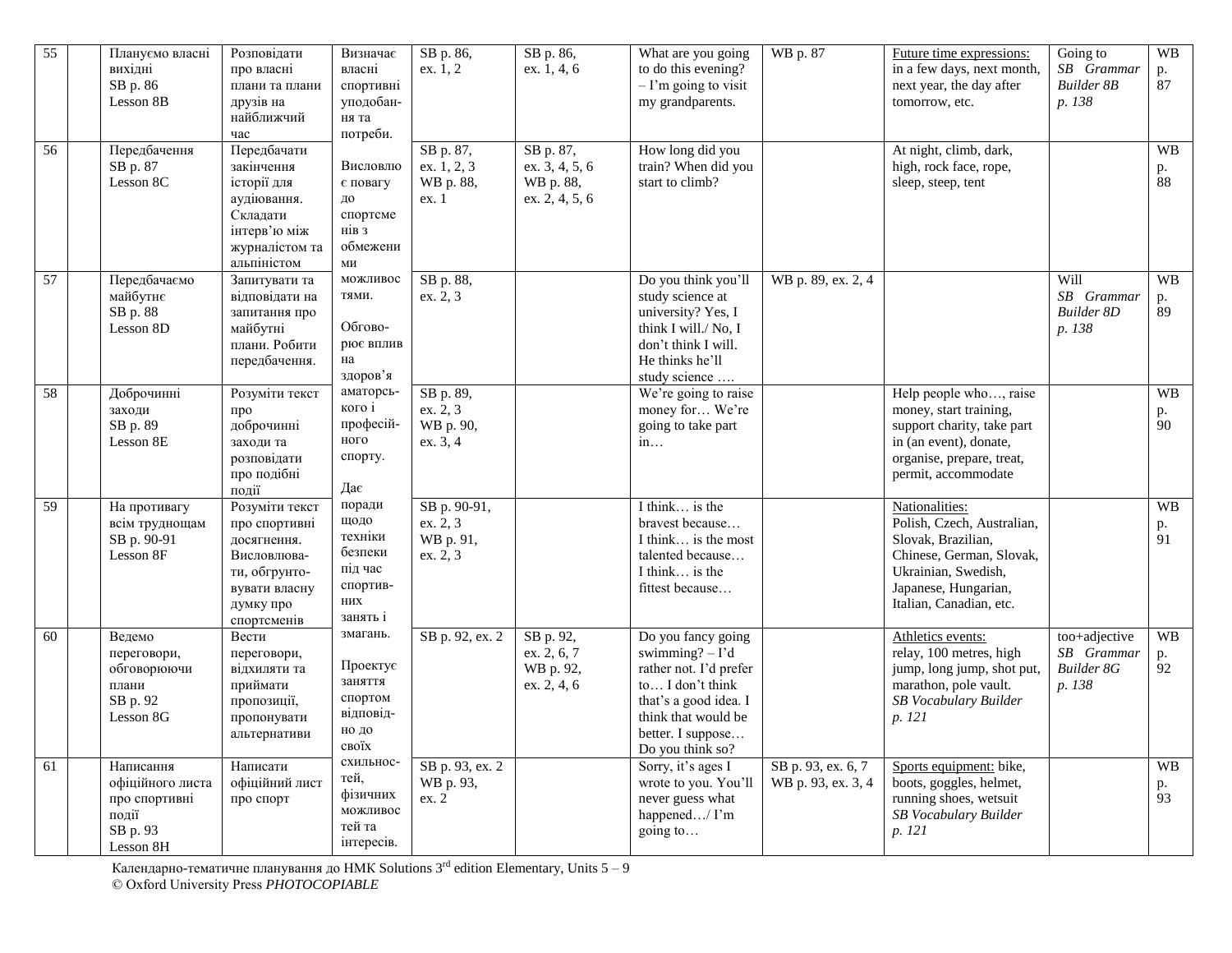| 62       | Підлітки та<br>спорт<br>WB p. 94<br>Ukrainian Culture<br>Extra page | Розуміти текст<br>про популярні<br>види спорту в<br>Україні.<br>Написати email<br>про улюблений<br>вид спорту                                                                                           | Наводить<br>приклади<br>впливу<br>відомих<br>спортсме-<br>нів з                                                                                                     | WB p. 94,<br>ex. 2, 3 |                                                         | My favourite sport<br>is To do the sport<br>I need I enjoy<br>(the sport)<br>because                                                                                                                                                                                                       | WB p. 94, ex. 5 | Open spaces, stadium,<br>sports centre/club,<br>orienteering, BMX,<br>tracks, twists, turns, small<br>hills, bumps, enjoy the<br>excitement, take risks, at<br><b>BMX</b> races                                                                                                                                                                                                                                                                                | Present tenses                                                                                                | <b>WB</b><br>p.<br>94 |
|----------|---------------------------------------------------------------------|---------------------------------------------------------------------------------------------------------------------------------------------------------------------------------------------------------|---------------------------------------------------------------------------------------------------------------------------------------------------------------------|-----------------------|---------------------------------------------------------|--------------------------------------------------------------------------------------------------------------------------------------------------------------------------------------------------------------------------------------------------------------------------------------------|-----------------|----------------------------------------------------------------------------------------------------------------------------------------------------------------------------------------------------------------------------------------------------------------------------------------------------------------------------------------------------------------------------------------------------------------------------------------------------------------|---------------------------------------------------------------------------------------------------------------|-----------------------|
| 63       | Олімпійські ігри<br>WB p. 95<br>Ukrainian Culture<br>Extra page     | Розуміти текст<br>та обмінювати-<br>ся<br>інформацією<br>про<br>Олімпійські<br>ігри                                                                                                                     | України<br>на<br>популя-<br>ризацію<br>фізичної<br>культури і<br>спорту.                                                                                            | WB p. 95,<br>ex. 2, 3 |                                                         |                                                                                                                                                                                                                                                                                            | WB p. 95, ex. 6 | Olympic sports: rowing,<br>ice skating, cycling, ice<br>hockey, swimming,<br>sailing, beach volleyball,<br>tennis, cross-country<br>skiing, bobsleigh, ski<br>jumping, snowboarding,<br>canoeing.<br>Verbs: play, go, do.                                                                                                                                                                                                                                      | Present simple<br>Past simple                                                                                 | <b>WB</b><br>p.<br>95 |
| 64       | Домашнє читання                                                     |                                                                                                                                                                                                         |                                                                                                                                                                     |                       |                                                         |                                                                                                                                                                                                                                                                                            |                 |                                                                                                                                                                                                                                                                                                                                                                                                                                                                |                                                                                                               |                       |
| 65<br>66 | End-of-unit 8 test (Course Tests)                                   | Exam Skills Trainer 4 SB p. 94-95                                                                                                                                                                       |                                                                                                                                                                     |                       |                                                         |                                                                                                                                                                                                                                                                                            |                 |                                                                                                                                                                                                                                                                                                                                                                                                                                                                |                                                                                                               |                       |
| 67       | <b>Culture: Football SB p. 115</b>                                  |                                                                                                                                                                                                         |                                                                                                                                                                     |                       |                                                         |                                                                                                                                                                                                                                                                                            |                 |                                                                                                                                                                                                                                                                                                                                                                                                                                                                |                                                                                                               |                       |
| 68       |                                                                     | Solutions 3 <sup>rd</sup> ed. Culture Video Lesson. Unit 8 - Oxford Football Academy<br>(Solutions 3 <sup>rd</sup> ed. Course DVD/ Classroom Presentation Tool/ Teacher's Resource Disk DVD Worksheets) |                                                                                                                                                                     |                       |                                                         |                                                                                                                                                                                                                                                                                            |                 |                                                                                                                                                                                                                                                                                                                                                                                                                                                                |                                                                                                               |                       |
| 69       | Photocopiable resources:                                            |                                                                                                                                                                                                         |                                                                                                                                                                     |                       |                                                         |                                                                                                                                                                                                                                                                                            |                 |                                                                                                                                                                                                                                                                                                                                                                                                                                                                |                                                                                                               |                       |
| 70       |                                                                     | Unit 8 (Teacher's Resource Disk – Photocopiable activities section)                                                                                                                                     |                                                                                                                                                                     |                       |                                                         |                                                                                                                                                                                                                                                                                            |                 |                                                                                                                                                                                                                                                                                                                                                                                                                                                                |                                                                                                               |                       |
|          |                                                                     |                                                                                                                                                                                                         |                                                                                                                                                                     |                       |                                                         | Unit 9. Home sweet home! / Дім, любий дім!                                                                                                                                                                                                                                                 |                 |                                                                                                                                                                                                                                                                                                                                                                                                                                                                |                                                                                                               |                       |
| 71       | Мій дім<br>SB p. 96-97<br>Lesson 9A                                 | Описувати<br>різні види<br>меблів.<br>Запитувати та<br>відповідати на<br>запитання про<br>кімнати.<br>Описувати<br>ідеальну<br>кімнату.                                                                 | Співвідно<br>сить<br>власні<br>потреби з<br>можливо-<br>стями<br>сімейного<br>бюджету.<br>Демонст-<br>рує<br>розуміння<br>пінності<br>культур-<br>ного<br>розмаїття | SB p. 97, ex. 9       | SB p. 96-97,<br>ex. 3, 6, 8, 9<br>WB p. 96,<br>ex. 3, 4 | I think room A is<br>more attractive than<br>room B. In my<br>opinion, room C is<br>the most We need<br>a so that we<br>can We should<br>have some so<br>that I agree./<br>Great idea./<br>I'm not sure about<br>that. What about?<br>In our ideal<br>bedroom, there's a<br>so that we can |                 | Furniture and household<br>items: bath, bed, bin,<br>blinds, bookcase, chair,<br>chest of drawers, clock,<br>cooker, dishwasher, sofa,<br>hi-fi, wardrobe, washing<br>machine, dishwasher,<br>light, lamp, rug, mirror,<br>shelves, curtains,<br>cupboard, desk, sink,<br>stool, table, toilet, etc.<br>Parts of home: loft,<br>basement, study, toilet,<br>bathroom, bedroom,<br>dining room, garage,<br>garden, hall, kitchen,<br>living room, utility room. | Present simple<br>and present<br>continuous<br>contrast                                                       | <b>WB</b><br>p.<br>96 |
| 72       | Шо сталося?<br>SB p. 98<br>Lesson 9B                                | Розповідати<br>про події, які<br>нещодавно<br>відбулися                                                                                                                                                 | та<br>потреби<br>жити<br>разом у<br>мирі.                                                                                                                           | SB p. 98,<br>ex. 1, 2 |                                                         | Why are you<br>crying? - Because<br>I've just seen a<br>really sad film.<br>I've tidied my<br>room. I've<br>Zoltan has tidied his<br>room. He's                                                                                                                                            | WB p. 97        | Verbs: be, come, do, eat,<br>feel, finish, forget, give,<br>help, learn, leave, make,<br>meet, phone, play, say,<br>see, sleep, speak, spend,<br>take, tell, watch, write,<br>etc.                                                                                                                                                                                                                                                                             | Present<br>perfect<br>(affirmative)<br>Just for recent<br>events<br>SB Grammar<br><b>Builder 9B</b><br>p. 140 | <b>WB</b><br>p.<br>97 |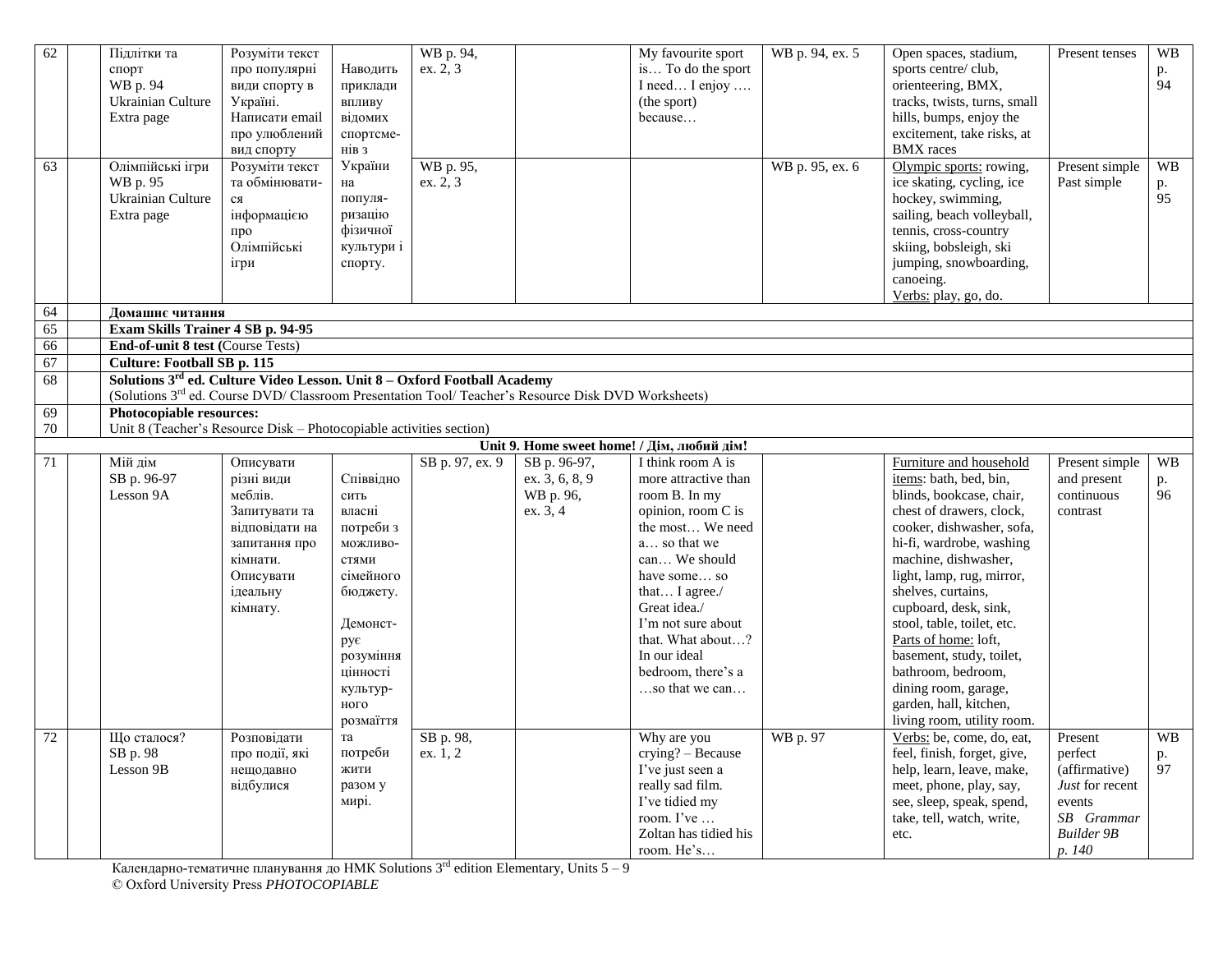| 73 | Гуртожитки<br>університетів<br>SB p. 99<br>Lesson 9C                                      | Обговорювати<br>переваги та<br>недоліки<br>проживання у<br>гуртожитках<br>університетів                   | Обгово-<br>рює<br>громадян-<br>ську<br>позицію<br>та власні<br>погляди                          | SB p. 99,<br>ex.1                                          | Sound changes<br>in connected<br>speech<br>SB p. 99,<br>ex. 3, 4, 6, 7<br>WB p. 98,<br>ex. 2, 3, 4, 5 | You can<br>(probably) You<br>don't have to<br>You (probably)<br>can't You<br>(probably) have<br>$\mathfrak{to} \dots$                                              |                                                  | Be very tidy, make<br>friends, cook for others,<br>cook for yourself, share a<br>living room, share bills,<br>share the housework                                        |                                                                                                                          | <b>WB</b><br>p.<br>98  |
|----|-------------------------------------------------------------------------------------------|-----------------------------------------------------------------------------------------------------------|-------------------------------------------------------------------------------------------------|------------------------------------------------------------|-------------------------------------------------------------------------------------------------------|--------------------------------------------------------------------------------------------------------------------------------------------------------------------|--------------------------------------------------|--------------------------------------------------------------------------------------------------------------------------------------------------------------------------|--------------------------------------------------------------------------------------------------------------------------|------------------------|
| 74 | Я це зробив!<br>SB p. 100<br>Lesson 9D                                                    | Розповідати і<br>запитувати про<br>нещодавні<br>події                                                     | на<br>різномані<br>тні<br>соціальні<br>проблеми<br>своєї<br>країни та<br>світового<br>простору. | SB p. 100,<br>ex.1                                         | SB p. 100,<br>ex.1                                                                                    | Have they tried the<br>living room yet? $-$<br>Yes, they have./ No,<br>they haven't.<br>Have you had a<br>shower? $-$ Yes, I<br>have. Claudia has<br>had a shower. | WB p. 99                                         | Buy anything, hand in<br>your homework, have a<br>drink, have a shower,<br>listen to the news, make a<br>phone call, use a<br>computer, watch<br>television              | Present<br>perfect<br>(negative and<br>interrogative)<br>Already and<br>yet<br>SB Grammar<br><b>Builder 9D</b><br>p. 140 | <b>WB</b><br>p.<br>99  |
| 75 | Обов'язки по<br>дому<br>SB p. 101<br>Lesson 9E                                            | Дискутувати<br>щодо<br>обов'язків для<br>підлітків по<br>дому                                             | Розповіда<br>є про<br>розподіл<br>обов'язків<br>у родині.                                       | SB p. 101,<br>ex. 2                                        |                                                                                                       | Do you ever do the<br>washing $up? - Yes$ ,<br>I do. I sometimes do<br>the washing up after<br>dinner./ No, I don't.<br>I hate washing up!                         |                                                  | Collocations with $do$ ,<br>make, have and take:<br>do housework, do the<br>hoovering, make a<br>mistake, take somebody's<br>advice, take a photo, etc.<br>Take vs bring |                                                                                                                          | <b>WB</b><br>p.<br>100 |
| 76 | Десь там, на<br>краю світу<br>SB p. 102-103<br>Lesson 9F                                  | Розуміти<br>тексти про<br>віддалені місця<br>проживання                                                   | Обгово-<br>рює<br>переваги<br>та<br>недоліки                                                    | SB p. 102-103,<br>ex. 2, 3, 4, 5<br>WB p. 101,<br>ex. 2, 3 | SB p. 102, ex. 5                                                                                      | In the morning I get<br>up at nine o'clock<br>and walk along the<br>beach to school.                                                                               |                                                  | Collocations:<br>daily life, sandy beaches,<br>basic supplies, tropical<br>island, next-door<br>neighbor, etc.                                                           |                                                                                                                          | <b>WB</b><br>p.<br>101 |
| 77 | Опис та<br>порівняння фото<br>SB p. 104<br>Lesson 9G                                      | Описувати та<br>порівнювати<br>фото кімнат,<br>висловлювати<br>власну думку                               | прожи-<br>вання в<br>універси-<br>тетських<br>гуртожи-<br>тках.                                 |                                                            | SB p. 104,<br>ex. 3, 4<br>WB p. 102, ex. 3                                                            | I can see a chest of<br>drawers in the<br>second photo. Both<br>photos show<br>It looks as if                                                                      | WB p. 102, ex. 4                                 | Adjectives to describe<br>rooms: bright, cosy,<br>comfortable, dark, large,<br>relaxing, etc.<br>SB Vocabulary Builder<br>p. 121                                         |                                                                                                                          | <b>WB</b><br>p.<br>102 |
| 78 | Опис будинку<br>для друга з іншої<br>країни<br>SB p. 105<br>Lesson 9H                     | Описати<br>власний<br>будинок/<br>кімнату для<br>тимчасового<br>поселення<br>друга з іншої<br>країни      | Наводить<br>приклади<br>взаємодо-<br>помоги<br>членам<br>родини та<br>друзям.                   | SB p. 105,<br>ex. 1, 4<br>WB p. 103,<br>ex. 1, 3           |                                                                                                       | The apartment is<br>very/fairly modern.<br>It's a great<br>location/ It's a bit<br>remote Upstairs,<br>there are three<br>bedrooms                                 | SB p. 105,<br>ex. 7, 8<br>WB p. 103,<br>ex. 2, 5 | Although, because, so<br>Modifies: a bit, fairly,<br>extremely, pretty, quite,<br>really, (not) very, rather<br>SB Vocabulary Builder<br>p. 121                          | Present simple<br>There is/<br>There are.<br>There $\sin t/$<br>There aren't                                             | <b>WB</b><br>p.<br>103 |
| 79 | Стародавні<br>поселення в селі<br>Межиріч<br>WB p. 104<br>Ukrainian Culture<br>Extra page | Розуміти текст<br>про<br>археологічну<br>знахідку в<br>Україні.<br>Написати<br>статтю у<br>шкільну газету | Складає<br>перелік<br>місць для<br>еко-<br>туризму у<br>своєму<br>регіоні.                      | SB p. 104,<br>ex. 3                                        |                                                                                                       |                                                                                                                                                                    | WB p. 104, ex. 4                                 | Building materials:<br>bricks, wood, concrete,<br>steel, sand, stones, bronze<br>tiles, ice, animal skins,<br>animal bones                                               |                                                                                                                          | <b>WB</b><br>p.<br>104 |